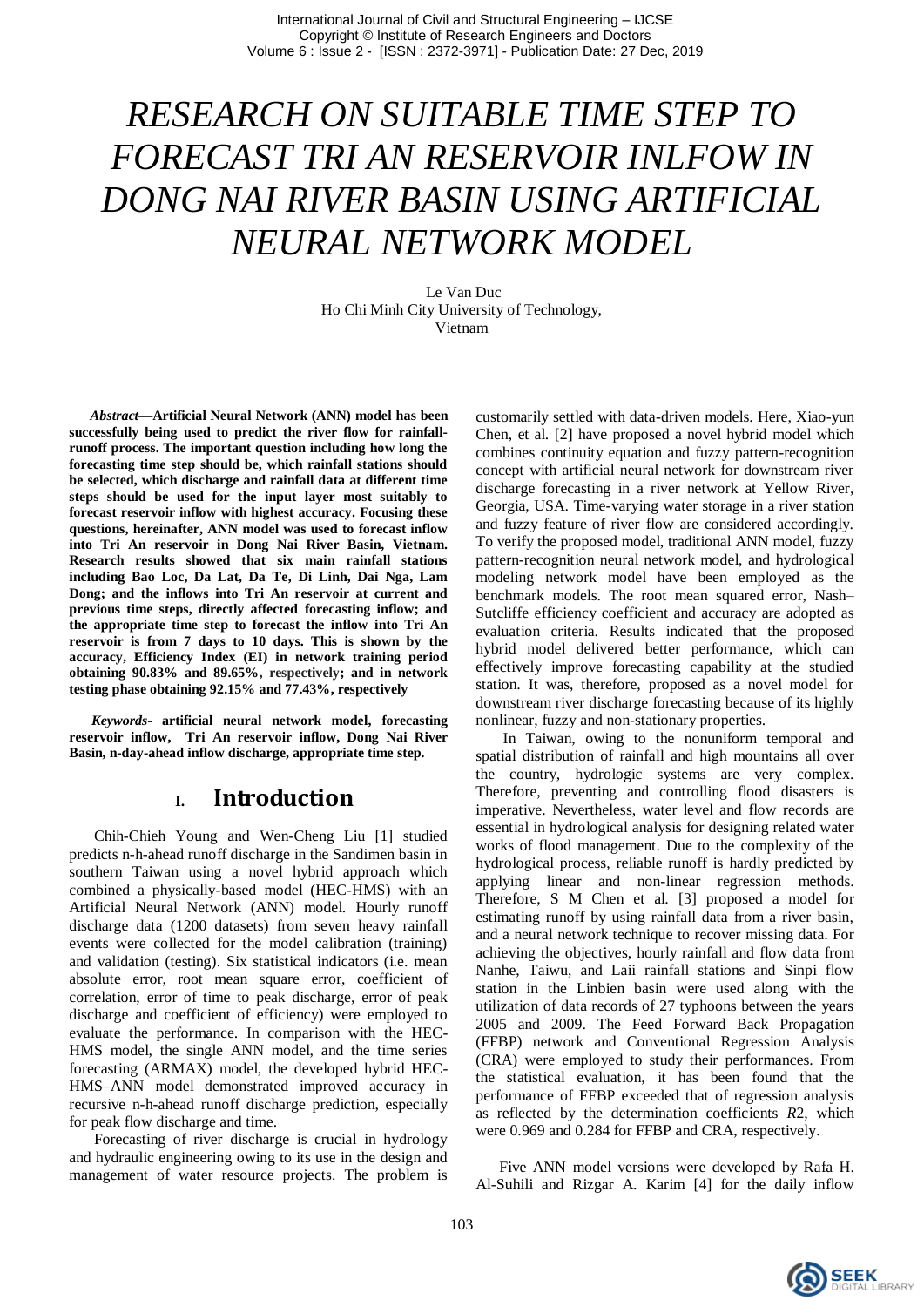forecasting to Dukan reservoir in Iraq. These models are dependent on the preceding days' lags (1, 2, 3, 4, and 5), respectively. The model versions forecasting correlation coefficients were found to be (94.6%, 94.6%, 95.2%, 95%, and 73%), respectively. The third model was used for forecasting and found capable of forecasting long term daily inflow series of the Dukan reservoir. And, it was found also capable of preserving the high and low persistence of this series in addition to the perfect simulation of the recession part and time to peak of the hydrograph.

 Chuthamat Chiamsathit et al. [5] used multi-layer perceptron (MLP) artificial neural networks to forecast onemonth-ahead inflow for the Ubonratana reservoir, in Thailand. To assess how well the forecast inflows have performed in the operation of the reservoir, simulations were carried out guided by the systems rule curves. As basis of comparison, four inflow situations were considered: (1) inflow known and assumed to be the historic (Type A); (2) inflow known and assumed to be the forecast (Type F); (3) inflow known and assumed to be the historic mean for month (Type M); and (4) inflow was unknown with release decision only conditioned on the starting reservoir storage (Type N). Reservoir performance was summarized in terms of reliability, resilience, vulnerability and sustainability. It was found that Type F inflow situation produced the best performance while Type N was the worst performing. This clearly demonstrated the importance of good inflow information for effective reservoir operation.

 Faridah Othman and Mahdi Naseri [6] used ANN with 4 nodes in input layer and 5 neurons in hidden layer, and 1 node in the output layer to forecast the monthly inflow into Sultan Mahmud hydropower reservoir in Malaysia, using 21 years of historical monthly flow. The result showed that the Mean Squared Error (MSE) being 0.0188 and Correlation Coefficient (CC) being 0.7282 for training period; and MSE =  $0.0283$  and CC=0.7228 for testing period.

It is recognized that these researches mainly focused on demonstrating the usability of the ANN model for predicting and simulating the runoff flow originated from rainfall in a river basin; comparison between ANN model and other traditional models; coordinating it with the models having physical nature to improve forecasting efficiency. And clearly, each author applied the ANN model with different time steps: *hour, n-hour, day, month, etc*. The researches that concentrated on using ANN model to assess the accuracy of the flow forecast results that depended on the terrain conditions, geology of the basin, and the adequacy of the hydrometeorological stations as well as the time step, were found still a little. Therefore, in order to further raise awareness and appreciation of ANN model, hereinafter, this paper focuses on the accuracy of forecasting inflow into Tri An reservoir in Dong Nai River Basin, Vietnam, and its dependence due to time step.

Dong Nai River is the longest inland river in Vietnam, the second largest river basin in the South of Country, just behind the Mekong River basin. At upstream Tri An Reservoir, Dong Nai River flows through Lam Dong, Dak Nong, Binh Phuoc and Dong Nai provinces; and at downstream Tri An Reservoir, it passes through Binh Duong province and Ho Chi Minh City. Its length is of 586 km, computed from the head of the Da Dang River. Its whole catchment area is of  $38,600 \text{ km}^2$ ; and just  $14,900 \text{ km}^2$ , if computed to Tri An Reservoir. The mainstream of Dong Nai River in the upstream is called Da Rang River. The river originates from Lam Vien plateau, bending in the direction of the northeast - southwest from the mountainous region to the plateau of Ta Lai (Tan Phu District, Dong Nai province). The river is the natural boundary between Dak R Lap (Dak Nong, Province) and Bao Lam-Cat Tien (Lam Dong Province), between Cat Tien and Bu Dang (Binh Phuoc Province) -Tan Phu, between Tan Phu and Da Te (Da Teh) [7].

Dong Nai River upstream is named Da Dung, after the confluence with Da Nhim River, the river is called Upper Dong Nai; from there to the confluence with Saigon River, the river officially named Dong Nai River. Dong Nai River, south of Truong Son Range of Mountains with peaks of over 2000m, such as Lam Vien: 2167 m, Bi Doup: 2287 m, etc. The river source has a slope of 20-25%, having coordinates 108°.42'.10"E and 12°.12'.10"N, the average height of the watershed area is about 1700 m. From the source to the mouth of Xoai Rap River, Dong Nai River has an average slope of about 2.8 ‰ [8].



**Figure 1**: Tri An Reservoir, Dong Nai River Basin & Rainfall Stations

# **II. The ANN model structure used for forecasting inflow into Tri An reservoir**

In this paper, ANN model with Back Propagation Neural Network (BPNN) algorithm is applied for training to predict the inflow into Tri An reservoir. Time period from February 1978 to November 1987 is applied for this phase. To assess the effectiveness of the model, data from February 1989 to November 1991 were used to test the trained network. The source of historical hydrometeorological data were taken from document [9]. To compare the predictive efficiency of ANN model with respect to time step, five time-steps: 1 day, 7-day, 10-day, 15-day and 1-month were proposed for examination.

 For each time step, different ANN structures (Alternative, ALT) were used for training and testing the

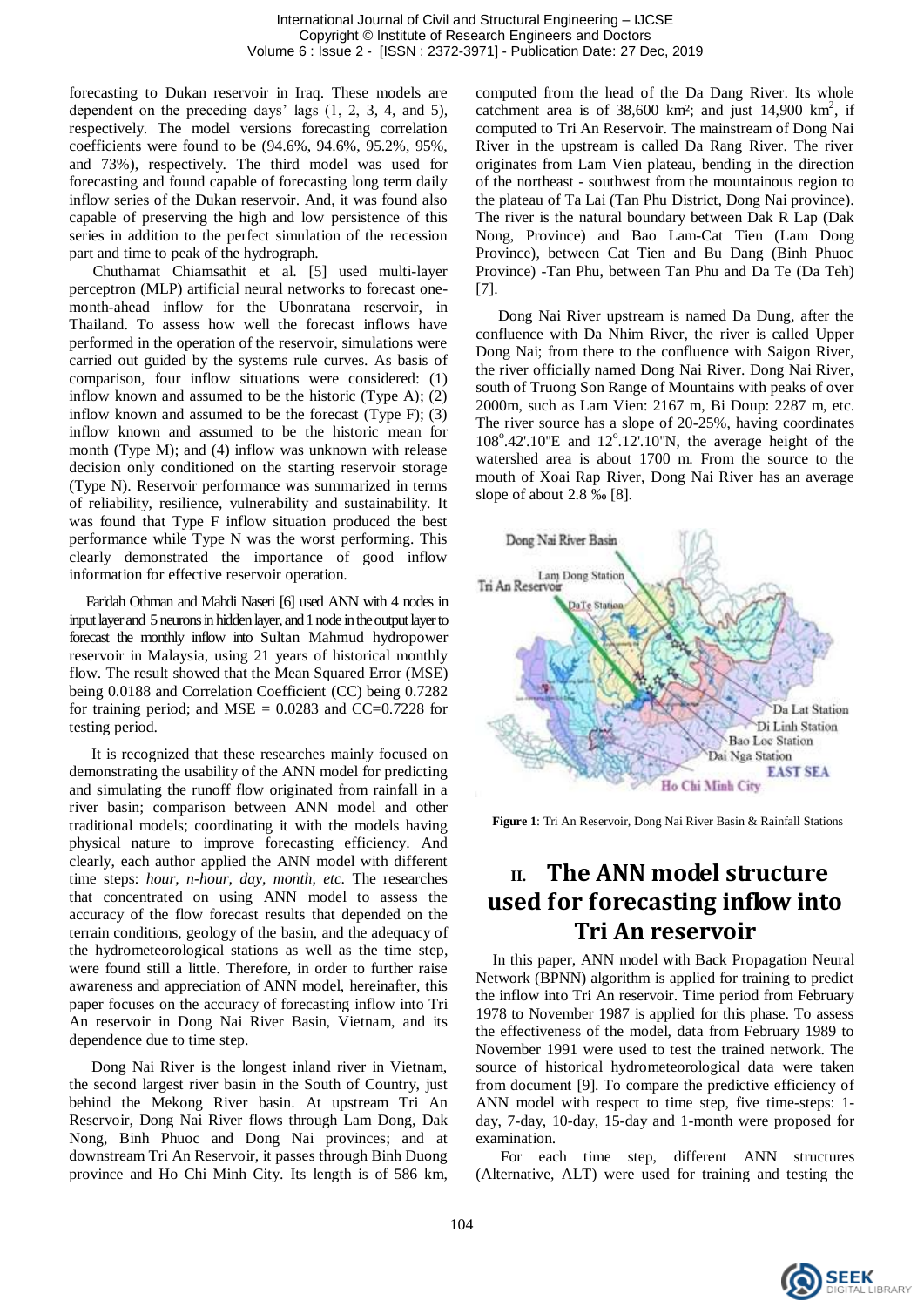International Journal of Civil and Structural Engineering – IJCSE Copyright © Institute of Research Engineers and Doctors Volume 6 : Issue 2 - [ISSN : 2372-3971] - Publication Date: 27 Dec, 2019

network in order to select the most efficient structure. These structures were described as follows:

 $QTriAn(t+1) = f[QTriAn(t), QTriAn(t-1), ..., QTriAn(t-k),$ R\_Baoloc(t), R\_Dalat(t), R\_DaTe(t), R\_DiLinh(t), R\_DNga(t), R\_LDong(t)]

Where,  $k \in [0..5]$ .

 This means the input layer always included the current time's rainfall (t) of 6 rainfall stations in Dong Nai River basin namely, Bao Loc, Da Lat, Da Te, Di Linh, Dai Nga and Lam Dong; and the inflow into Tri An reservoir at current time step (t); and those with previous time steps including  $(t-1)$ ,  $(t-2)$ ,...  $(t-k)$  as shown in Table 1.

 The algorithm consists of two phases: forward computation and back propagation. Criteria for evaluating the accuracy of forward phase is:

$$
E_p = \frac{1}{2} \sum_{j=1}^{n_L} \left( t_j - O_{j,L} \right)^2
$$
 (1)

Here,  $n_L$  is the number of nodes in the output layer,  $t_i$  is the target value at node j, in output layer L, and  $O_{i,L}$  is the computed value at node j, in output layer  $L; E_p$  is a half of sum of squared error between the computed value and the target value for a computed sample.

 Thus, the total sum of the squared errors for all samples (p) is calculated as:

$$
E = \sum_{p} E_{p} \tag{2}
$$

Suitable structure of ANN model for prediction is found when:

$$
E < \varepsilon \tag{3}
$$

Here,  $\varepsilon$  is the allowable sum of the squared errors, and is taken as 0.0001.

 Algorithm describes two phases of forward and backward computation for BPNN can be referenced in Duc [9].

The ANN structure, used in this study, is as follows:

1*. Input layer*: 6 rainfall stations at present time; the inflow into Tri An Reservoir at present time, and the inflows into Tri An reservoir at other previous time steps;

2. *Hidden layer*: 2 layers: with  $(5 + 5)$  nodes;

3. *Output layer*: 1 node is the inflow into Tri An reservoir at next time step:  $Q_{\text{TrAn}}(t + 1)$ 

 The detail of the inflow discharges into Tri An reservoir at current and various preceding time steps for 6 Alternatives are shown in Table 1. In all alternatives, the rainfall at present time step, namely R\_BaoLoc(t), R\_Dalat(t), R\_DaTe(t), R\_DiLinh(t), R\_DNga(t), and R\_LDong(t) were included in the input layer.

**Table 1:** Alternatives (ALT) and list of preceding time-step discharges in the input layer of ANN model

| A<br>L<br>T    |          |                                                                | <b>INPUT LAYER</b> |                                                                             |
|----------------|----------|----------------------------------------------------------------|--------------------|-----------------------------------------------------------------------------|
| 1              | QTrAn(t) |                                                                |                    |                                                                             |
| 2              |          | $QTrAn(t)$ $QTrAn(t-1)$                                        |                    |                                                                             |
| 3              |          | $QTrAn(t)$ $QTrAn(t-1)$ $QTrAn(t-2)$                           |                    |                                                                             |
| $\overline{4}$ |          | $QTrAn(t)$ $QTrAn(t-1)$ $QTrAn(t-2)$ $QTrAn(t-3)$              |                    |                                                                             |
| 5              |          | $QTrAn(t)$ $QTrAn(t-1)$ $QTrAn(t-2)$ $QTrAn(t-3)$ $QTrAn(t-4)$ |                    |                                                                             |
| 6              |          |                                                                |                    | $QTrAn(t)$ $QTrAn(t-1)$ $QTrAn(t-2)$ $QTrAn(t-3)$ $QTrAn(t-4)$ $QTrAn(t-5)$ |



**Figure 2**: The ANN structure for forecasting inflow into Tri An reservoir

Here,  $W_{ji,m}$  is the weight link from the node (i) in the layer (m-1), with node (j) in the next layer (m). And,  $1<sup>st</sup>$  layer is input layer;  $2<sup>nd</sup>$  layer is first hidden layer;  $3<sup>rd</sup>$  layer is second hidden layer; and  $4<sup>th</sup>$  layer is output layer.

## **III. Computed results and analysis**

#### *A. Evaluation criteria*

#### 1) *Mean Absolute Deviation*:

$$
\mathbf{MAD} = \frac{1}{T} \sum_{i=1}^{T} |Q_i - F_i|
$$
 (4)

Where, Q<sub>i</sub>: recorded discharge; F<sub>i</sub>: Forecasting discharge.

2) Root Mean Square Error:  
\n
$$
RMSE = \sqrt{\frac{1}{T} \sum_{i=1}^{T} (Q_i - F_i)^2}
$$
\n(5)

3) Root Mean Square Error Mean:  
\n
$$
RMSEM = \frac{RMSE}{Q_{av}}
$$
\n(6)

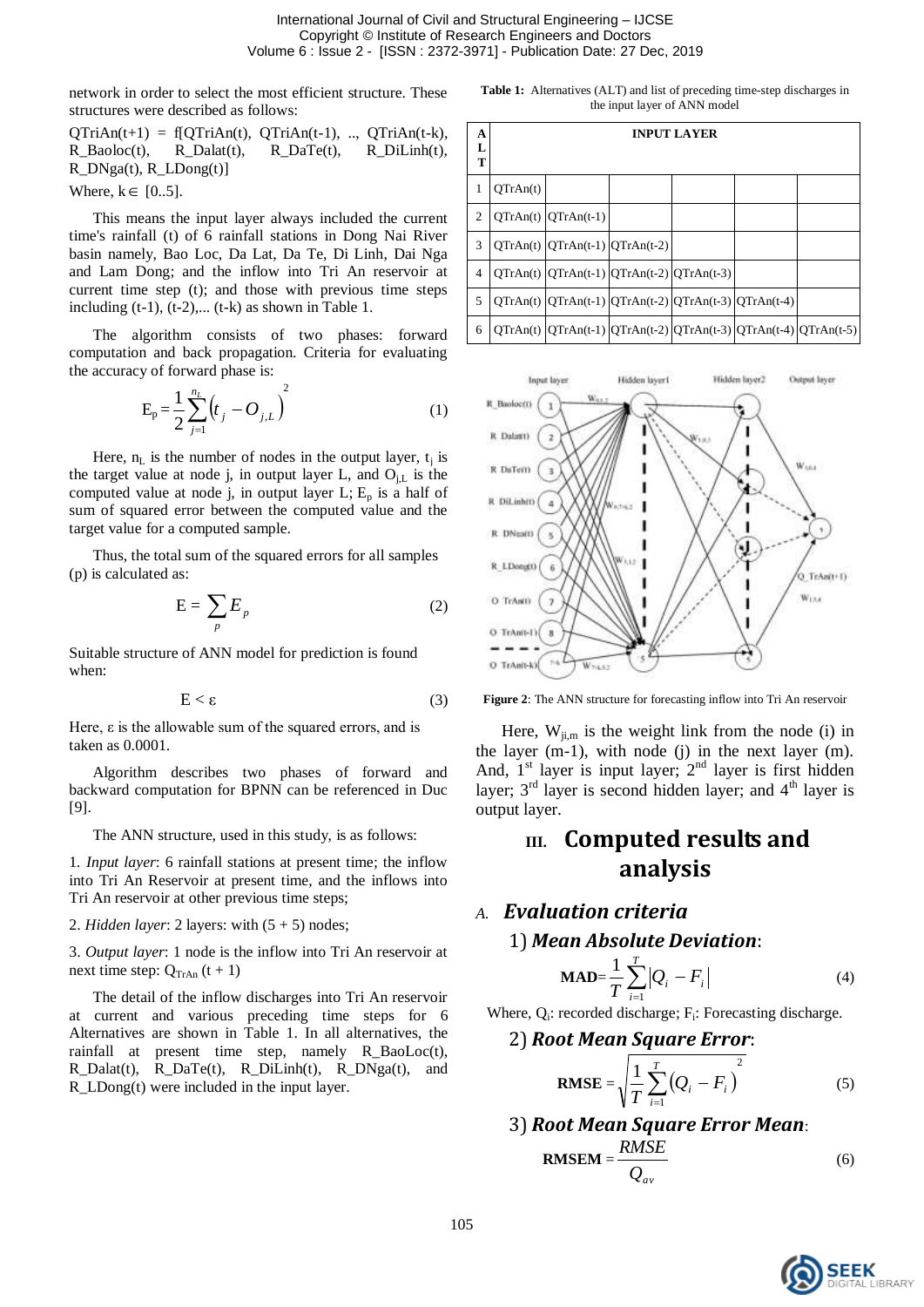Where, Q<sub>av</sub>: Average recorded discharge.



Where,

$$
S = \sqrt{\frac{1}{T} \sum_{i=1}^{T} (Q_i - Q_{av})^2}
$$
 (8)

5) **Efficiency Index [10]**  
 
$$
EI = \frac{SST - SSE}{SST}
$$
 (9)

Where,

1987

$$
SST = \sum_{i=1}^{T} (Q_i - Q_{av})^2
$$
 (10)

$$
SSE = \sum_{i=1}^{T} (Q_i - F_i)^2
$$
 (11)

## *B. Computed results* **1)** *The time step of 1-DAY*:

#### **Table 2**: The computed results for forecasting 1-DAY inflow into Tri An reservoir during the training phase, from January 5, 1978 to November 30,

|     | Q         | EI     | <b>RMSE</b> | <b>RMSEM</b> | <b>MAD</b> | <b>RMSES</b> |
|-----|-----------|--------|-------------|--------------|------------|--------------|
| ALT | $(m^3/s)$ | (% )   | $(m^3/s)$   | (% )         | $(m^3/s)$  | (% )         |
| 4   |           | 91.596 | 161.872     | 30.282       | 136.771    | 28.990       |
| 5   | 534.56    | 97.289 | 91.928      | 17.197       | 67.145     | 16.464       |
| 6   |           | 89.215 | 183.371     | 34.304       | 154.032    | 32.841       |

**Table 2a**: The computed results for forecasting 1-DAY inflow into Tri An reservoir during the Testing phase, from February 1, 1989 to November 30, 1991

| <b>ALT</b> | Q         | EI     | <b>RMSE</b> | <b>RMSEM</b> | <b>MAD</b> | <b>RMSES</b> |
|------------|-----------|--------|-------------|--------------|------------|--------------|
|            | $(m^3/s)$ | (% )   | $(m^3/s)$   | (% )         | $(m^3/s)$  | (% )         |
| 4          |           | 79.809 | 239.601     | 44.011       | 201.283    | 44.935       |
| 5          | 544.41    | 87.548 | 188.163     | 34.563       | 141.198    | 35.288       |
| 6          |           | 73.969 | 272.052     | 49.972       | 238.876    | 51.021       |



**Figure 3**: Forecast DAILY inflow into Tri An Reservoir by ANN program, **TRAINING PHASE**



**Figure 3a**: Forecast DAILY inflow into Tri An Reservoir by ANN program, **TESTING PHASE**

## **2)** *The time step of 7-DAY*:

**Table 3**: The computed results for forecasting 7-DAY inflow into Tri An reservoir during the training phase, from January 5, 1978 to October 22, 1987

| ALT | Q         | EI     | <b>RMSE</b> | <b>RMSEM</b> | <b>MAD</b> | <b>RMSES</b> |
|-----|-----------|--------|-------------|--------------|------------|--------------|
|     | $(m^3/s)$ | (% )   | $(m^3/s)$   | (% )         | $(m^3/s)$  | (% )         |
| 3   |           | 83.956 | 222.989     | 41.380       | 174.276    | 40.054       |
|     | 538.886   | 79.301 | 253.281     | 47.001       | 166.705    | 45.496       |
| 5   |           | 90.828 | 168.604     | 31.288       | 107.441    | 30.286       |
| 6   |           | 83.201 | 228.177     | 42.342       | 139.704    | 40.986       |

**Table 3a**: The computed results for forecasting 7-DAY inflow into Tri An reservoir during the Testing phase, from 05/01/1989 to 24/10/1991.

| <b>ALT</b> | Q         | EI     | <b>RMSE</b> | <b>RMSEM</b> | <b>MAD</b> | <b>RMSES</b> |
|------------|-----------|--------|-------------|--------------|------------|--------------|
|            | $(m^3/s)$ | (% )   | $(m^3/s)$   | (% )         | $(m^3/s)$  | (% )         |
| 3          |           | 77.934 | 250.845     | 45.213       | 217.538    | 46.974       |
| 4          |           | 86.241 | 198.079     | 35.703       | 167.675    | 37.093       |
| 5          | 554.804   | 92.152 | 149.598     | 26.964       | 107.247    | 28.014       |
| 6          |           | 83.755 | 215.235     | 38.795       | 163.895    | 40.306       |



**Figure 4**: Forecast 7-days inflow into Tri An Reservoir by ANN program, **TRAINING PHASE**

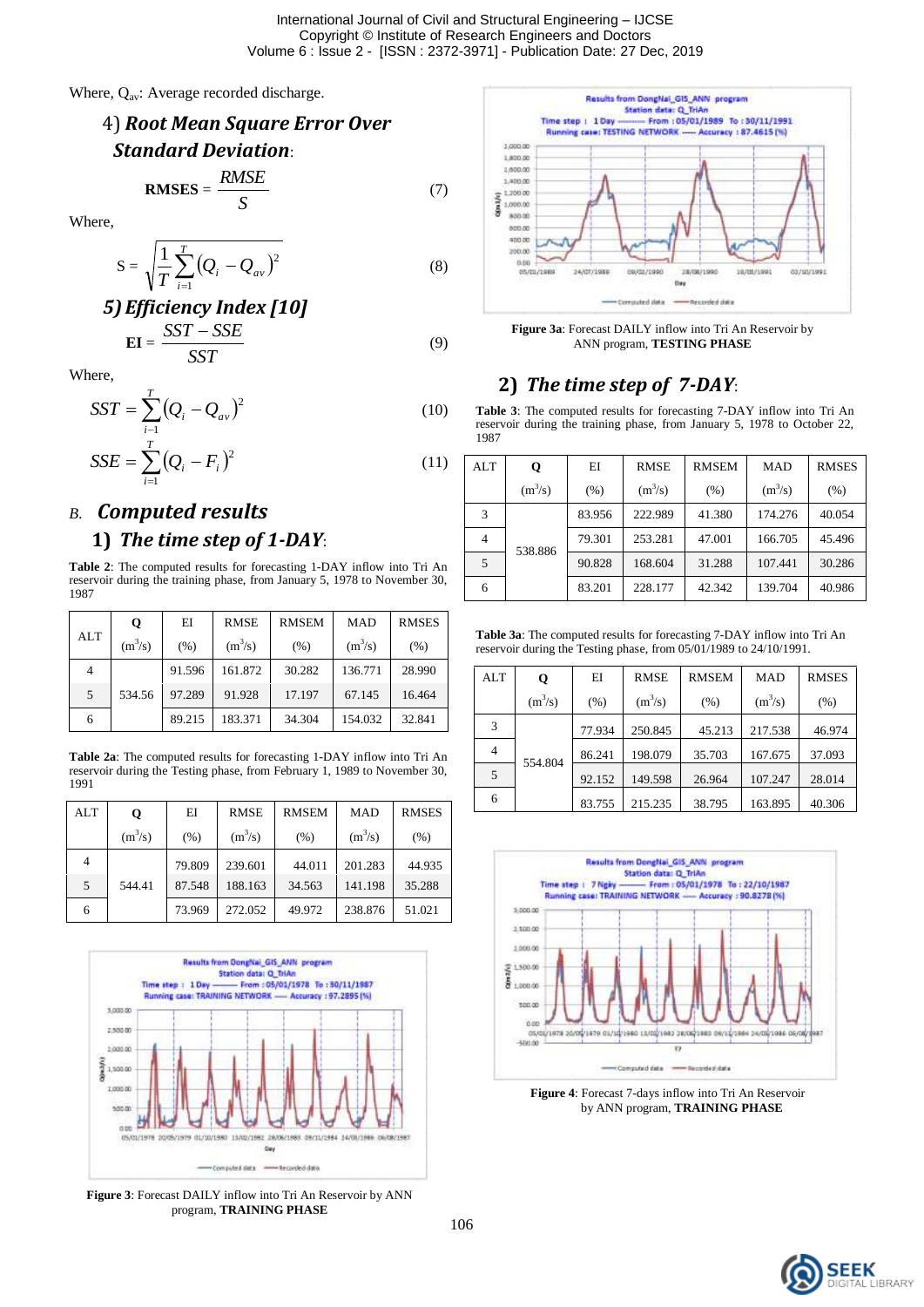

**Figure 4a**: Forecast 7-days inflow into Tri An Reservoir by ANN program, **TESTING PHASE**

#### **3)** *The time step of 10-DAY*.

**Table 4**: The computed results for forecasting 10-DAY inflow into Tri An reservoir during the training phase, from 04/01/1978 to 03/12/1987

| <b>ALT</b> | Q         | EI     | <b>RMSE</b> | <b>RMSEM</b> | <b>MAD</b> | <b>RMSES</b> |
|------------|-----------|--------|-------------|--------------|------------|--------------|
|            | $(m^3/s)$ | (% )   | $(m^3/s)$   | (% )         | $(m^3/s)$  | (% )         |
| 3          |           | 62.687 | 337.960     | 63.311       | 226.502    | 61.084       |
|            |           | 80.896 | 241.826     | 45.302       | 148.922    | 43.708       |
| 5          | 533.813   | 72.745 | 288.841     | 54.109       | 174.849    | 52.206       |
| 6          |           | 89.648 | 178.013     | 33.347       | 119.366    | 32.175       |

**Table 4a**: The computed results for forecasting 10-DAY inflow into Tri An reservoir during the Testing phase, from 04/01/1989 to 10/11/1991

| <b>ALT</b> | Q         | ΕI     | <b>RMSE</b> | <b>RMSEM</b> | <b>MAD</b> | <b>RMSES</b> |
|------------|-----------|--------|-------------|--------------|------------|--------------|
|            | $(m^3/s)$ | (% )   | $(m^3/s)$   | (% )         | $(m^3/s)$  | (% )         |
|            |           | 82.925 | 220.306     | 39.878       | 151.168    | 41.322       |
| 5          | 552.448   | 81.010 | 232.332     | 42.055       | 162.276    | 43.578       |
| 6          |           | 77.427 | 253.301     | 45.851       | 172.944    | 47.511       |



**Figure 5**: Forecast 10-days inflow into Tri An Reservoir by ANN program, **TRAINING PHASE**



**Figure 5a**: Forecast 10-days inflow into Tri An Reservoir by ANN program, **TESTING PHASE**

## **4)** *The time step of 15-DAY.*

**Table 5**: The computed results for forecasting 15-DAY inflow into Tri An reservoir during the training phase, from January 3, 1978 to January 26, 1988

| ALT | Q         | EI     | <b>RMSE</b> | <b>RMSEM</b> | <b>MAD</b> | <b>RMSES</b> |
|-----|-----------|--------|-------------|--------------|------------|--------------|
|     | $(m^3/s)$ | (%)    | $(m^3/s)$   | (% )         | $(m^3/s)$  | (% )         |
|     | 528.438   | 41.738 | 416.644     | 78.844       | 332.422    | 76.329       |
| 2   |           | 65.180 | 322.080     | 60.950       | 191.250    | 59.000       |
|     |           | 72.782 | 284.773     | 53.890       | 171.243    | 52.171       |

**Table 5a**: The computed results for forecasting 15-DAY inflow into Tri An reservoir during the Testing phase, from January 3, 1989 to November 19, 1991

| <b>ALT</b>    | Q         | EI     | <b>RMSE</b> | <b>RMSEM</b> | <b>MAD</b> | <b>RMSES</b> |
|---------------|-----------|--------|-------------|--------------|------------|--------------|
|               | $(m^3/s)$ | (% )   | $(m^3/s)$   | (% )         | $(m^3/s)$  | (% )         |
|               |           | 21.538 | 467.014     | 85.879       | 386.206    | 88.579       |
| 2             | 543.803   | 82.399 | 221.192     | 40.675       | 154.621    | 41.954       |
| $\mathcal{R}$ |           | 77.952 | 247.564     | 45.525       | 171.254    | 46.956       |



**Figure 6**: Forecast 15-days inflow into Tri An Reservoir by ANN program, **TRAINING PHASE**

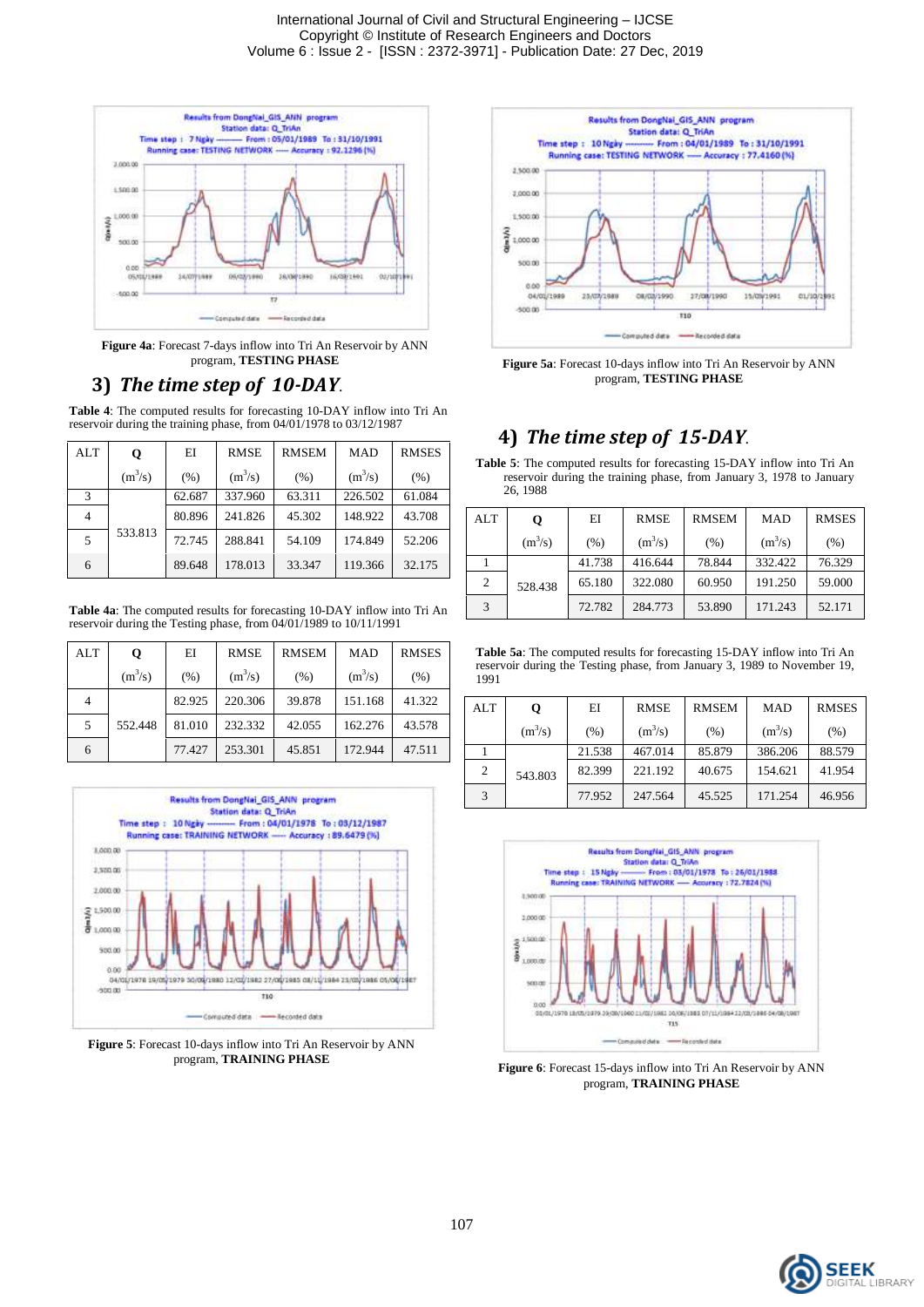International Journal of Civil and Structural Engineering – IJCSE Copyright © Institute of Research Engineers and Doctors Volume 6 : Issue 2 - [ISSN : 2372-3971] - Publication Date: 27 Dec, 2019



**Figure 6a**: Forecast 15-days inflow into Tri An Reservoir by ANN program, **TESTING PHASE**

## **5)** *The time step of 1-MONTH.*

**Table 6**: The computed results for forecasting 1-MONTH inflow into Tri An reservoir during the training phase, from 02/1978 to 11/1987

| ALT | Q         | EI     | <b>RMSE</b> | <b>RMSEM</b> | <b>MAD</b> | <b>RMSES</b> |
|-----|-----------|--------|-------------|--------------|------------|--------------|
|     | $(m^3/s)$ | (% )   | $(m^3/s)$   | (% )         | $(m^3/s)$  | (% )         |
|     |           | 56.892 | 21.558      | 4.026        | 214.977    | 65.657       |
| 2   | 535.484   | 79.547 | 244.849     | 45.725       | 162.190    | 45.225       |
| 3   |           | 74.095 | 275.558     | 51.460       | 170.616    | 50.897       |

**Table 6a**: The computed results for forecasting 1-MONTH inflow into Tri An reservoir during the Testing phase, 02/1989 to 11/1991

| ALT | Q         | EI       | <b>RMSE</b> | <b>RMSEM</b> | <b>MAD</b> | <b>RMSES</b> |
|-----|-----------|----------|-------------|--------------|------------|--------------|
|     | $(m^3/s)$ | (% )     | $(m^3/s)$   | (% )         | $(m^3/s)$  | (% )         |
|     |           | 46.694   | 382.434     | 69.222       | 249.605    | 0.132        |
| 2   | 552.474   | 25.260   | 452.841     | 81.966       | 291.633    | 0.156        |
|     |           | $-3.449$ | 532.763     | 96.432       | 282.385    | 0.184        |



**Figure 7**: Forecast MONTHLY inflow into Tri An Reservoir by ANN program, **TRAINING PHASE**



**Figure 7a**: Forecast MONTHLY inflow into Tri An Reservoir by ANN program, **TESTING PHASE**

 The accuracy of forecast inflows into Tri An reservoir computed by ANN model due to time steps is shown in Table 7 and Figure 8.

| <b>Table 7:</b> Accuracy of forecast inflow into Tri An reservoir computed by |
|-------------------------------------------------------------------------------|
| ANN model due to time step                                                    |

| <b>CASE</b>       | TIME STEP (DAYS) |        |        |        |        |
|-------------------|------------------|--------|--------|--------|--------|
|                   |                  |        | 10     | 15     | 30     |
| Training<br>phase | 97.29%           | 90.83% | 89.65% | 72.78% | 56.89% |
| Testing<br>phase  | 87.55%           | 92.15% | 77.43% | 77.95% | 46.69% |



**Figure 8**: Accuracy of forecast inflow into Tri An reservoir computed by ANN Program due to time step.

## **IV. Conclusion**

The ANN model using BPNN algorithm to forecast inflow into a reservoir has the following characteristics:

- Its structure has the important implications for the accuracy of forecast results;
- The time step also has an important impact on the accuracy of forecast results;
- The terrain and geology of the basin, the density and distribution of rainfall stations, as well as the